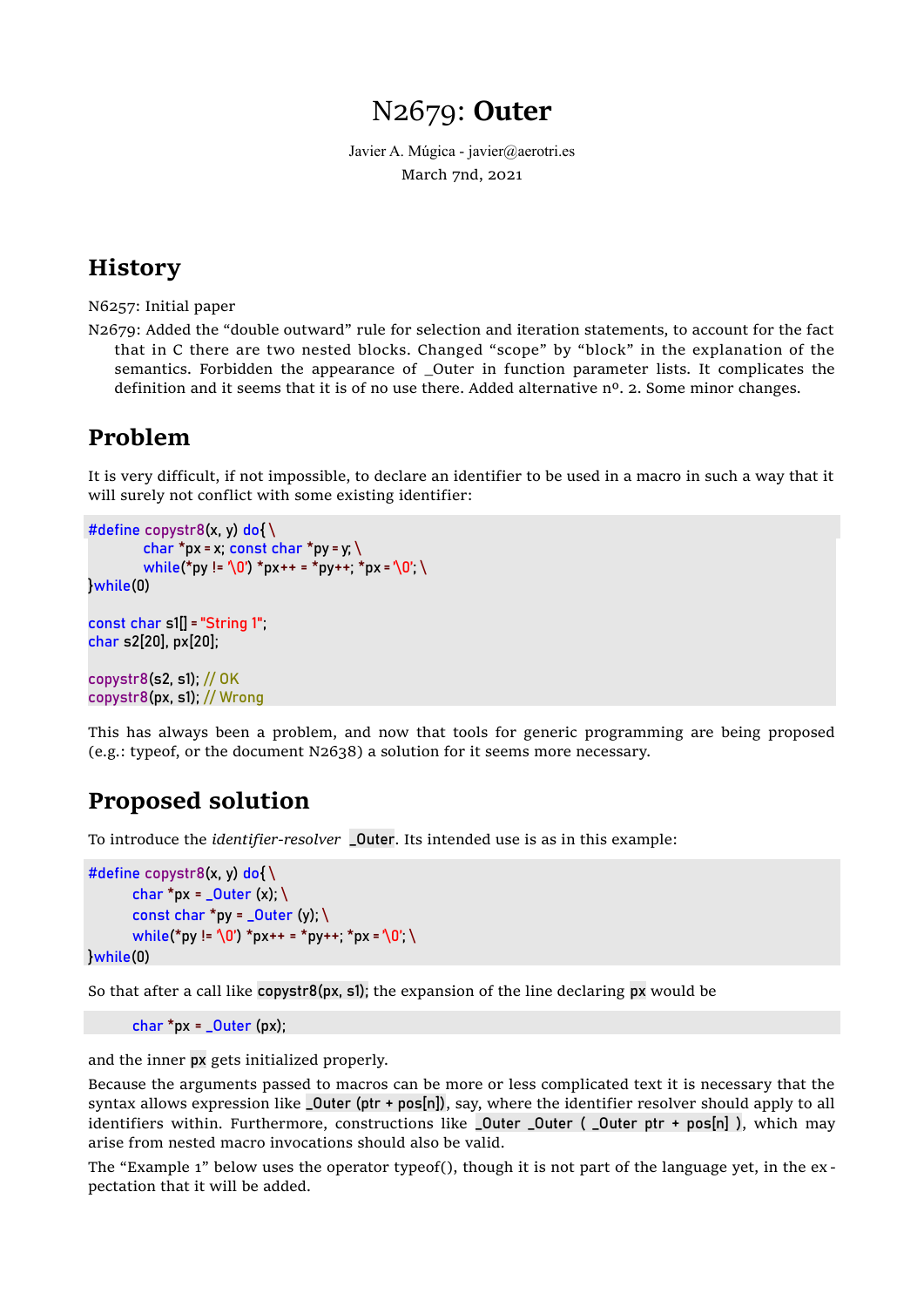The additions to the current text of the standard appear in blue (except for the syntax hilighting of the examples). This document also incorporates a proposal for fixing the first paragraph in the "Semantics" section of 6.5.1. In order to keep the two proposals clearly apart, the additions because of the latter are written in green, and deletions in red. (The current proposal requires no deletions beyond a trivial one at the very end due to section renumbering).

## **Proposed wording**

### **6.4.1. Primary expressions**

**Syntax**

*(Add* \_Outer *to the list of keywords)*

### **6.5.1. Primary expressions**

#### **Syntax**

*primary-expression:*

*semantic-identifier identifier-resolver-selection constant string-literal* **(** *expression* **)** *generic-selection*

#### **Semantics**

A semantic identifier is a primary expression, provided it resolves to an identifier which has been declared as designating an enumeration constant (a case covered by the next paragraph), an object (in which case it is an Ivalue) or a function (in which case it is a function designator).  $\frac{132}{2}$  An undeclared identifier is a violation of the syntax.

[...]

 $132$ <sup>132)</sup>Thus, an undeclared identifier is a violation of the syntax.

### **6.5.1.1. Semantic identifier and identifier resolver selections**

#### **Syntax**

*semantic-identifier: identifier-resolver-seq*opt *identifier identifier-resolver-seq:* \_Outer *identifier-resolver-seq*opt *identifier-resolver-selection: identifier-resolver-seq* ( *expression* )

#### **Constrains**

A semantic identifier in which the identifier-resolver sequence is not empty is a *modified identifier.* A modified identifier may appear in some of the places an ordinary identifier (6.2.3) may, but not in all. It may not appear in the list of parameters of a function, and when the appearance of an ordinary identifier at that place would constitute its declaration.

#### **Semantics**

In a construction of the form

\_Outer *sem-id*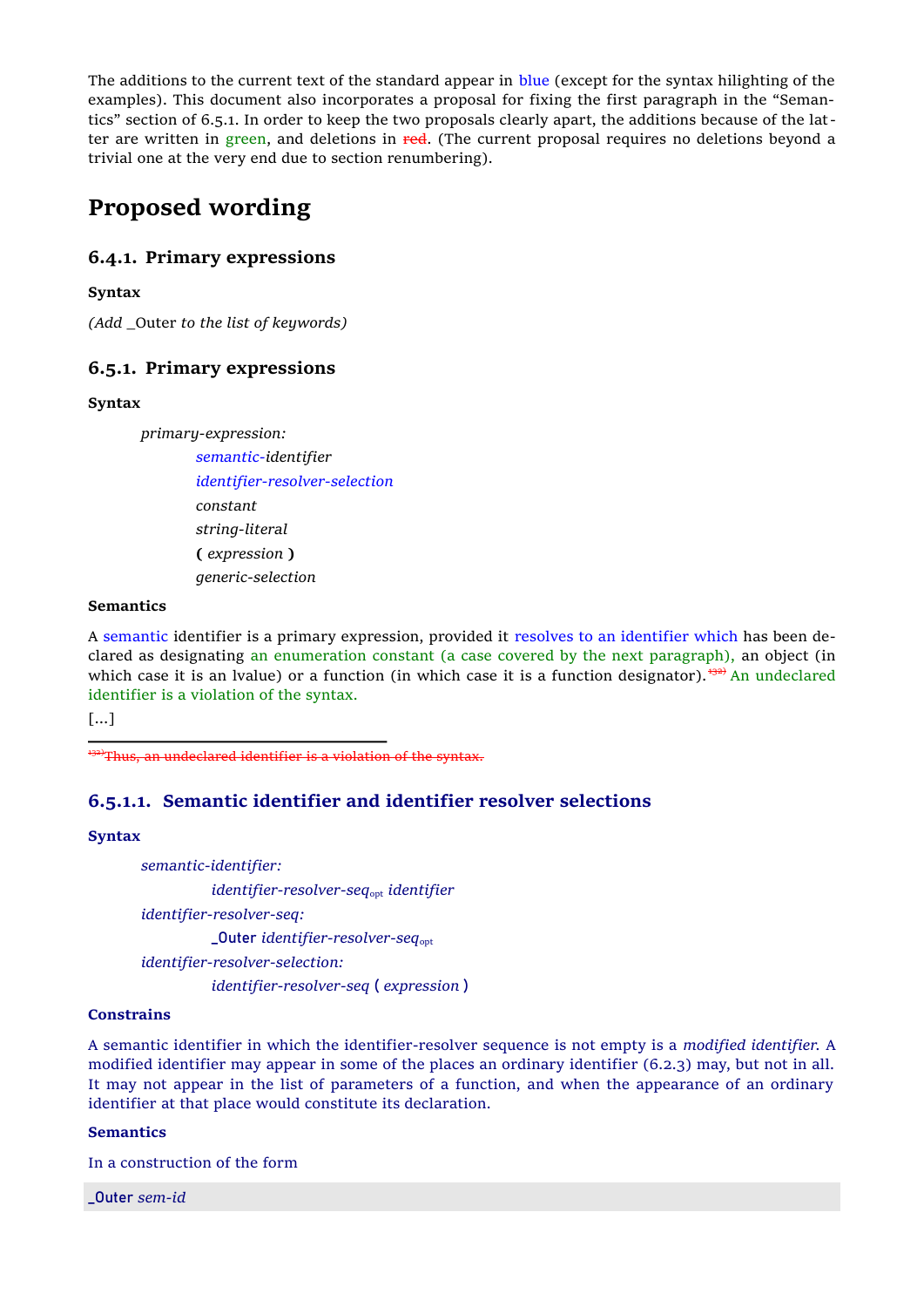the *identifier resolver* \_Outer may modify the entity the semantic identifier *sem-id* refers to. A modified identifier at file scope is considered an undeclared identifier. Otherwise it makes it refer to the entity it would have referred to at a prior point in the code. That point is just before the beginning of the innermost block *sem\_id* is included in, where it is considered that nested blocks always begin at different points (therefore, that point is one level of blocks outwards), except that, if such innermost block is the body of a selection or iteration statement, then it is the point just before the beginning of that statement (thus, two blocks outwards instead of one). If *sem-id* still includes identifier resolvers the rule applies recursively.

As a result of this process the modified identifier is said to *resolve* to an identifier.

An identifier-resolver selection *identifier-resolver-seq* **(** *expression* **)** evaluates to **(** *expression2* **)**, where *expression2* is the same as *expression* except that:

i) All identifier-resolver selections present in *expression* have *identifier-resolver-seq* prepended.

ii) All semantic identifiers in *expression* that appear at places where a modified identifier is allowed and which are not within the scope of an identifier-resolver selection have *identifier-resolver-seq* prepended.

#### **EXAMPLE 1**

```
#define DIR_SEP '/'
```

```
#define remove_filename(x) do{ \
         typeof(*(x)) *px = _0uter(x); while(*px != \sqrt{0}) px++; \sqrt{0}while(px != \text{Outer}_\text{outer}(x) && *px != DIR_SEP) px --; \
         if("px == DIR SEP) px[1] = '0'; \
```
}while(0)

/\* Suppose str points to a block of memory where several strings are stored, the first one at the position pointed to by str, another one at str+pos[px]. \*/

char \*str; size\_t pos[100]; unsigned int px;

/\* ... \*/

remove\_filename(str); remove\_filename(str + pos[px]);

After the invocation remove\_filename(str) is replaced by its expansion, the \_Outer(x) tokens from the macro definition become \_Outer(str). The first of these, the ones at the initialization of px, according to the rules for the evaluation of an identifier-resolver selection evaluate to (**\_Outer str**), which is itself a primary expression, for it matches the syntax **(** *expression* **)**. Within it, *expression* is \_Outer str, which according to the rules for the resolution of a modified identifier evaluates to a semantic identifier which refers to the object str would refer to just before the beginning of the do statement. This is just the only declared str, and \_Outer would not have been necessary. A similar analysis applies to the \_Outer \_Outer(x) tokens.

After the invocation remove\_filename(str + pos[px]) the replacement is \_Outer(str + pos[px]), which evaluates to

\_Outer str + \_Outer pos[\_Outer px]

and the \_Outer that precedes px is necessary. There, \_Outer px resolves to an identifier which designates the unsigned int from the declaration unsigned int px.

The px within the typeof operator does not need to be preceded by \_Outer because after expansion:

typeof( $*(px)$ ) \*px = \_Outer(px)

by the time the first px is seen the scope of the px being declared has not yet begun (6.2.1 - 7, 6.7.6).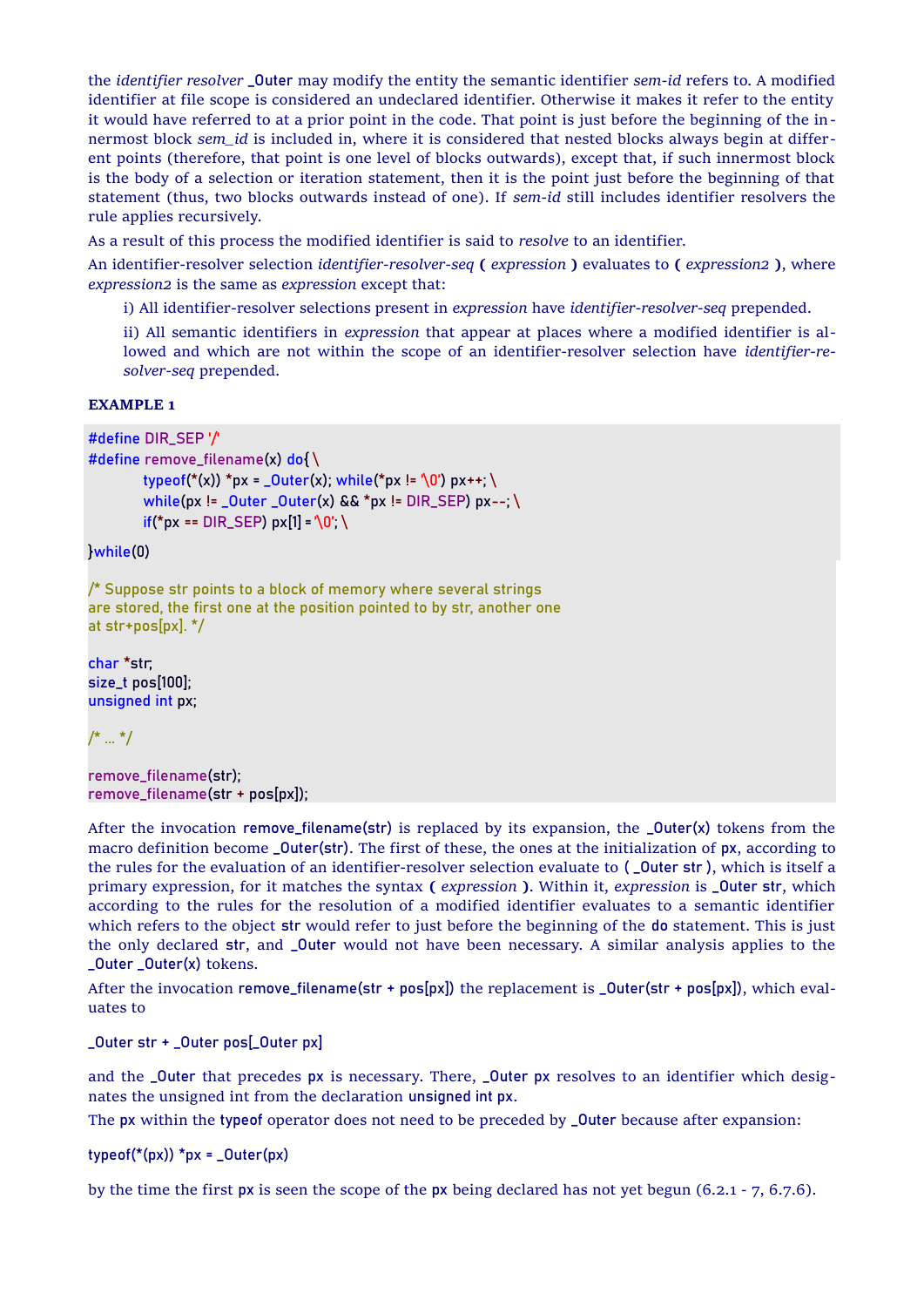#### **EXAMPLE 2**

```
int i; // 1<sup>st</sup>int main(void){ 
       enum A\{a, e, i = 6\}; // 2<sup>nd</sup>
       {
       int i, j; //3rd
       j = _Outer _Outer _Outer i; // The innermost _Outer i is to be resolved at file scope: undecl. identifier
       i = _Outer j; // Undeclared_identifier
       _Outer (int k[i]); // OK. k is not affected by _Outer because it is a declarator. VLA having 6 elements.
       }
}
```
#### **EXAMPLE 3**

```
int i;
typedef unsigned int uint;
_Outer i = 2; // Error. _Outer at file scope
int h(int n);
int f(int _Outer i); // Constrain violations: _Outer in a function parameter list and i is a declarator
int g(void){
       int _Outer i; // Constrain violation: i is a declarator
       int uint, f;
       int k = 0uter uint; // Constrain violation, equivalent to int k = unsigned int;
      f = Outer f(f): // OK
      f = _Outer (f)(f); // The same as previous line
      f = h(f) + _0uter h(f); // 0K
      f = _Outer (f(i)); // Uses file-scope i
       {
             goto _Outer a; // Constrain violation. An ordinary identifier is not allowed here
      }
      a: ;
}
```
#### **EXAMPLE 4**

```
\_Outer (int a = \_Outer \_Outer (x + _\_Outer y) + z)
```
Evaluates to

int  $a =$  \_Outer \_Outer \_Outer  $(x +$  \_Outer  $y) +$  \_Outer z

which in turn evaluates to

 $int a =$  Outer Outer Outer  $x +$  Outer Outer Outer Outer  $y +$  Outer z

**Forward references:** selection statements (6.8.4), iteration statements (6.8.5).

### **6.5.1.12 Generic selection**

## **Alternatives**

1. To introduce a construction that would defer the beginning of the scope of an identifier being declared to the end of the instruction or to the next sequence point. For example:

char \* \_Deferred px = px; // The second px does not refer to the object the declared px will refer to // because the latter's scope has not yet begun.

This has the advantage that it does not require the translator to go one (or two) blocks outwards in